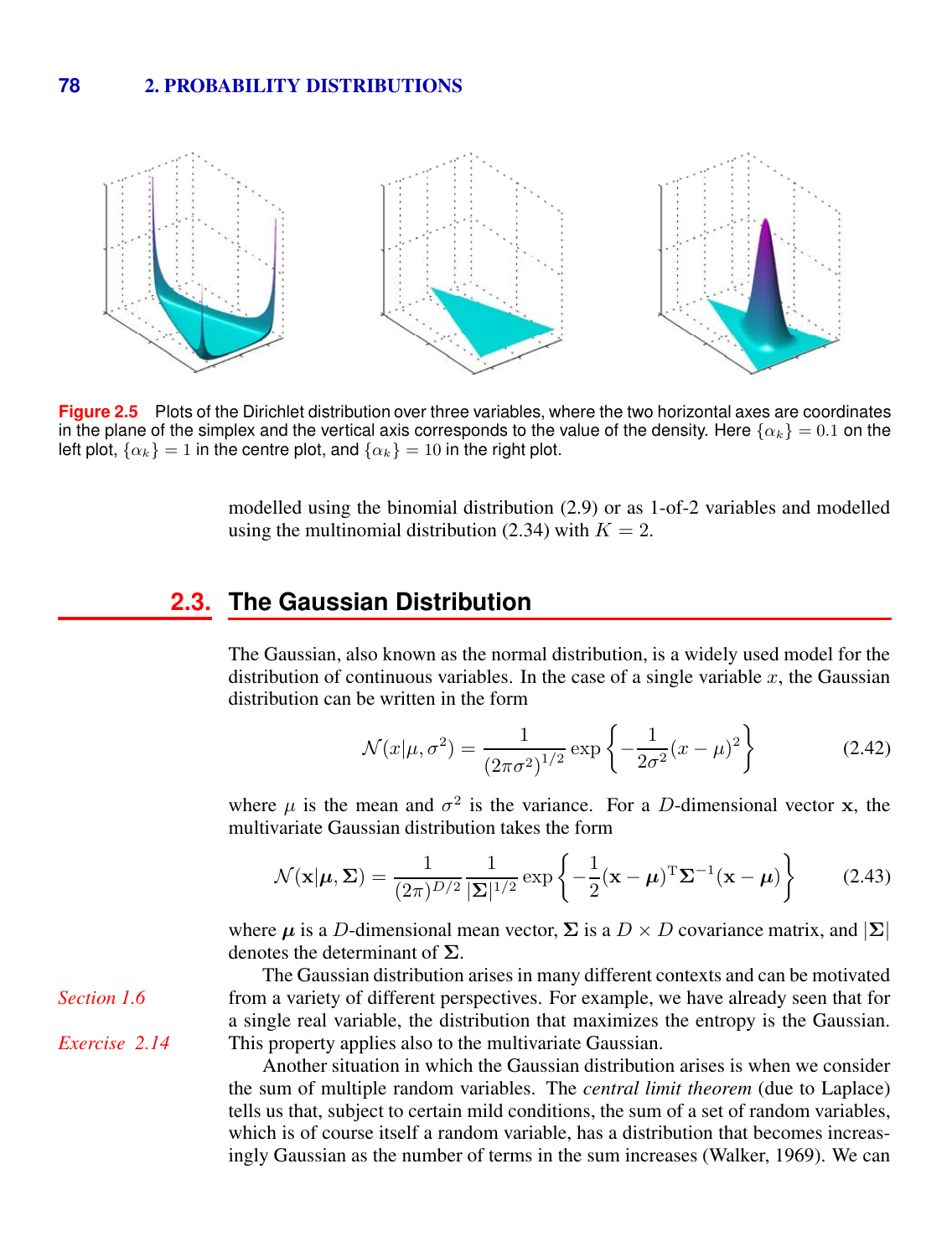

**Figure 2.6** Histogram plots of the mean of N uniformly distributed numbers for various values of N. We observe that as  $N$  increases, the distribution tends towards a Gaussian.

illustrate this by considering N variables  $x_1, \ldots, x_N$  each of which has a uniform distribution over the interval  $[0, 1]$  and then considering the distribution of the mean  $(x_1 + \cdots + x_N)/N$ . For large N, this distribution tends to a Gaussian, as illustrated in Figure 2.6. In practice, the convergence to a Gaussian as  $N$  increases can be very rapid. One consequence of this result is that the binomial distribution (2.9), which is a distribution over  $m$  defined by the sum of  $N$  observations of the random binary variable x, will tend to a Gaussian as  $N \to \infty$  (see Figure 2.1 for the case of  $N = 10$ ).

The Gaussian distribution has many important analytical properties, and we shall consider several of these in detail. As a result, this section will be rather more technically involved than some of the earlier sections, and will require familiarity with *Appendix C* various matrix identities. However, we strongly encourage the reader to become proficient in manipulating Gaussian distributions using the techniques presented here as this will prove invaluable in understanding the more complex models presented in later chapters.

We begin by considering the geometrical form of the Gaussian distribution. The



## Carl Friedrich Gauss 1777–1855

It is said that when Gauss went to elementary school at age 7, his teacher Büttner, trying to keep the class occupied, asked the pupils to sum the integers from 1 to 100. To the teacher's amazement, Gauss

arrived at the answer in a matter of moments by noting that the sum can be represented as 50 pairs  $(1 + 100)$ ,  $2+99$ , etc.) each of which added to 101, giving the answer 5,050. It is now believed that the problem which was actually set was of the same form but somewhat harder in that the sequence had a larger starting value and a larger increment. Gauss was a German mathematician and scientist with a reputation for being a hard-working perfectionist. One of his many contributions was to show that least squares can be derived under the assumption of normally distributed errors. He also created an early formulation of non-Euclidean geometry (a self-consistent geometrical theory that violates the axioms of Euclid) but was reluctant to discuss it openly for fear that his reputation might suffer if it were seen that he believed in such a geometry. At one point, Gauss was asked to conduct a geodetic survey of the state of Hanover, which led to his formulation of the normal distribution, now also known as the Gaussian. After his death, a study of his diaries revealed that he had discovered several important mathematical results years or even decades before they were published by others.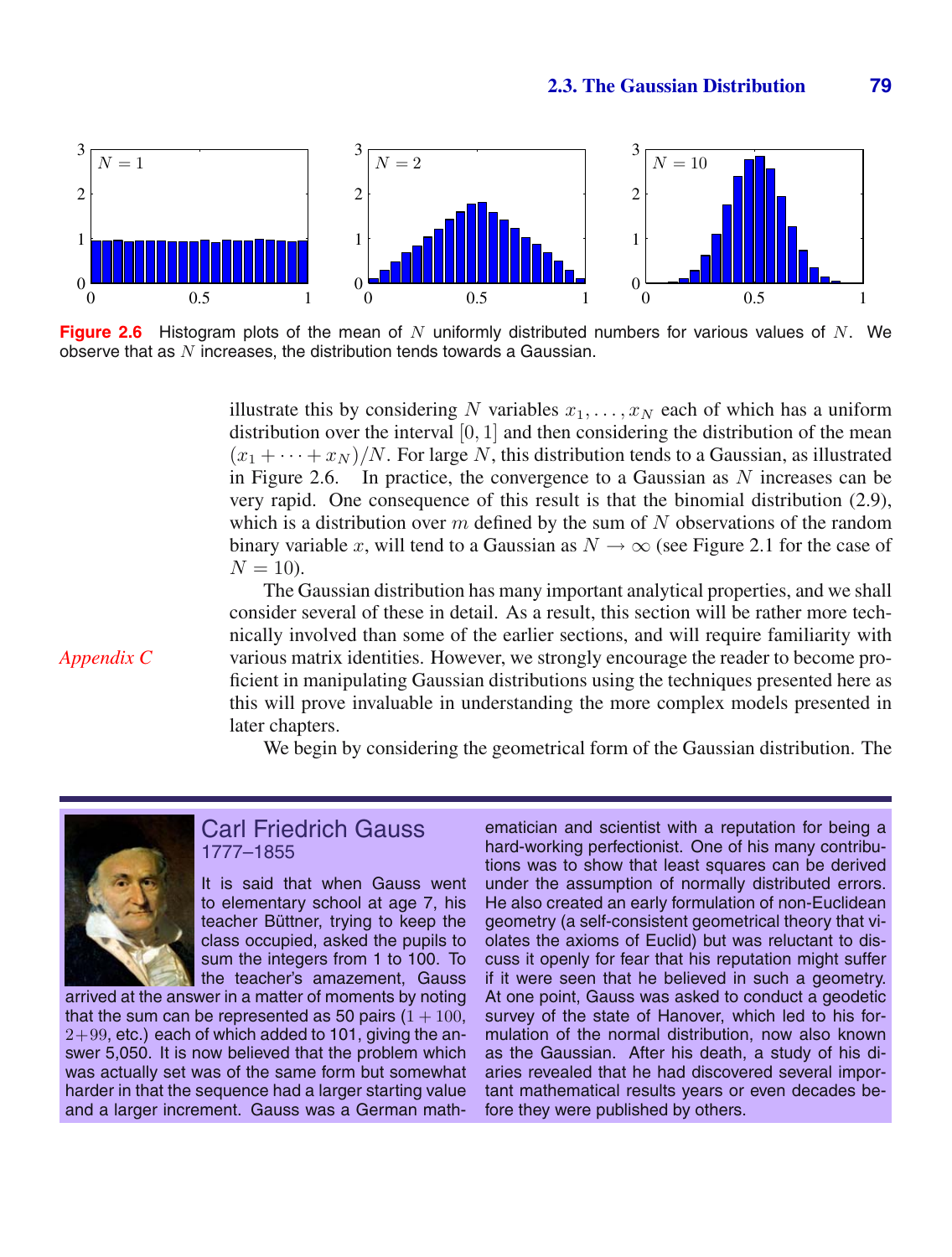functional dependence of the Gaussian on **x** is through the quadratic form

$$
\Delta^2 = (\mathbf{x} - \boldsymbol{\mu})^{\mathrm{T}} \boldsymbol{\Sigma}^{-1} (\mathbf{x} - \boldsymbol{\mu})
$$
 (2.44)

which appears in the exponent. The quantity ∆ is called the *Mahalanobis distance* from  $\mu$  to x and reduces to the Euclidean distance when  $\Sigma$  is the identity matrix. The Gaussian distribution will be constant on surfaces in **x**-space for which this quadratic form is constant.

First of all, we note that the matrix  $\Sigma$  can be taken to be symmetric, without loss of generality, because any antisymmetric component would disappear from the *Exercise 2.17* exponent. Now consider the eigenvector equation for the covariance matrix

$$
\sum u_i = \lambda_i u_i \tag{2.45}
$$

where  $i = 1, \ldots, D$ . Because  $\Sigma$  is a real, symmetric matrix its eigenvalues will be *Exercise* 2.18 real, and its eigenvectors can be chosen to form an orthonormal set, so that

$$
\mathbf{u}_i^{\mathrm{T}} \mathbf{u}_j = I_{ij} \tag{2.46}
$$

where  $I_{ij}$  is the i, j element of the identity matrix and satisfies

$$
I_{ij} = \begin{cases} 1, & \text{if } i = j \\ 0, & \text{otherwise.} \end{cases}
$$
 (2.47)

The covariance matrix  $\Sigma$  can be expressed as an expansion in terms of its eigenvec-*Exercise* 2.19 tors in the form

$$
\Sigma = \sum_{i=1}^{D} \lambda_i \mathbf{u}_i \mathbf{u}_i^{\mathrm{T}}
$$
 (2.48)

and similarly the inverse covariance matrix  $\Sigma^{-1}$  can be expressed as

$$
\Sigma^{-1} = \sum_{i=1}^{D} \frac{1}{\lambda_i} \mathbf{u}_i \mathbf{u}_i^{\mathrm{T}}.
$$
 (2.49)

Substituting (2.49) into (2.44), the quadratic form becomes

$$
\Delta^2 = \sum_{i=1}^D \frac{y_i^2}{\lambda_i} \tag{2.50}
$$

where we have defined

$$
y_i = \mathbf{u}_i^{\mathrm{T}}(\mathbf{x} - \boldsymbol{\mu}).
$$
 (2.51)

We can interpret  $\{y_i\}$  as a new coordinate system defined by the orthonormal vectors  $u_i$  that are shifted and rotated with respect to the original  $x_i$  coordinates. Forming the vector  $\mathbf{y} = (y_1, \dots, y_D)^\mathrm{T}$ , we have

$$
y = U(x - \mu) \tag{2.52}
$$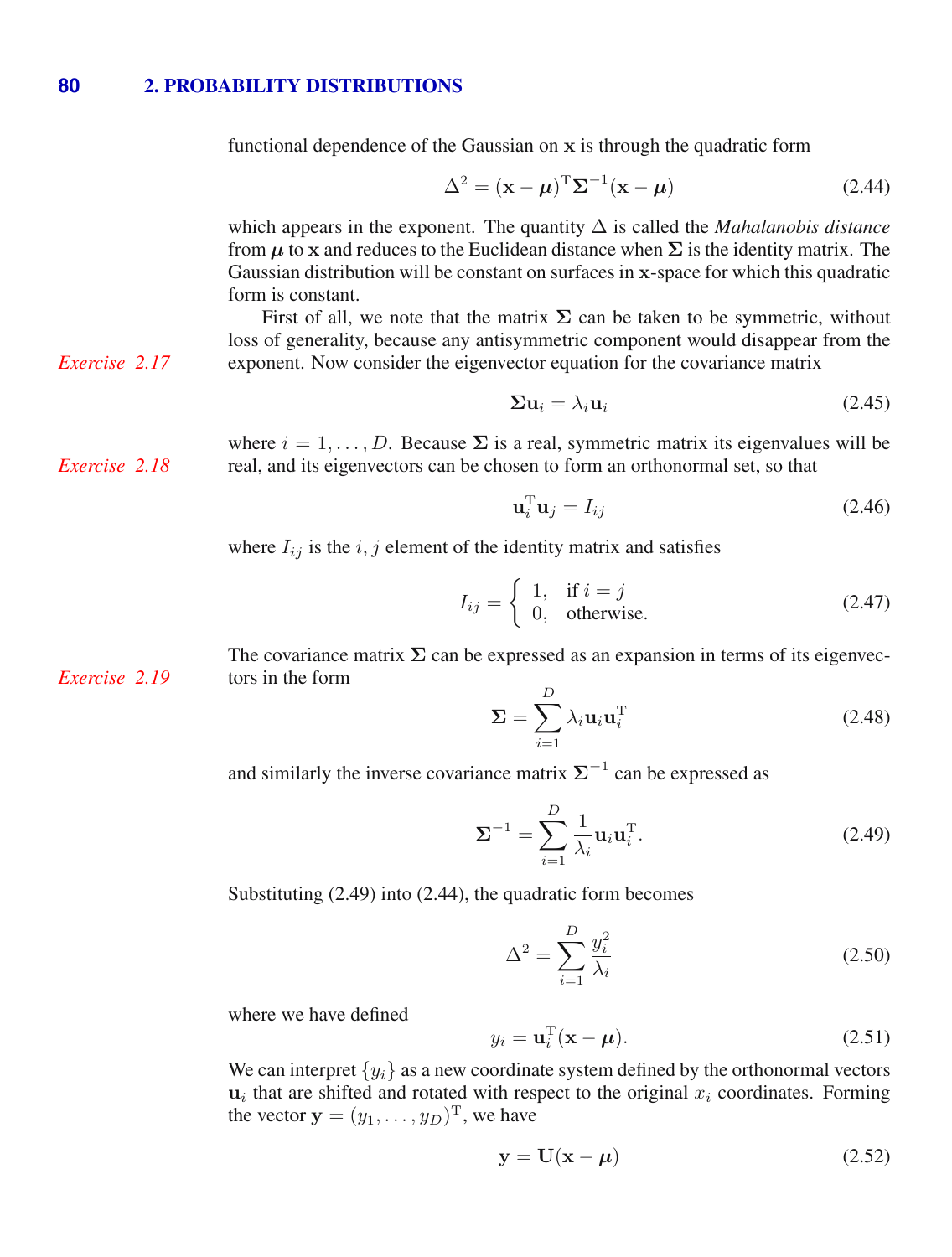**Figure 2.7** The red curve shows the elliptical surface of constant probability density for a Gaussian in a two-dimensional space **x** =  $(x_1, x_2)$  on which the density is  $\exp(-1/2)$  of its value at  $x = \mu$ . The major axes of the ellipse are defined by the eigenvectors  $\mathbf{u}_i$  of the covariance matrix, with corresponding eigenvalues  $\lambda_i$ .



where **U** is a matrix whose rows are given by  $\mathbf{u}_k^T$ . From (2.46) it follows that **U** is<br>an *orthogonal* matrix i.e. it satisfies  $\mathbf{III}^T = \mathbf{I}$  and hence also  $\mathbf{II}^T\mathbf{II} = \mathbf{I}$  where **I** *Appendix C* an *orthogonal* matrix, i.e., it satisfies  $\mathbf{U}\mathbf{U}^{\mathrm{T}} = \mathbf{I}$ , and hence also  $\mathbf{U}^{\mathrm{T}}\mathbf{U} = \mathbf{I}$ , where **I** is the identity matrix is the identity matrix.

> The quadratic form, and hence the Gaussian density, will be constant on surfaces for which (2.51) is constant. If all of the eigenvalues  $\lambda_i$  are positive, then these surfaces represent ellipsoids, with their centres at  $\mu$  and their axes oriented along  $\mathbf{u}_i$ , and with scaling factors in the directions of the axes given by  $\lambda_i^{1/2}$ , as illustrated in Figure 2.7.

> For the Gaussian distribution to be well defined, it is necessary for all of the eigenvalues  $\lambda_i$  of the covariance matrix to be strictly positive, otherwise the distribution cannot be properly normalized. A matrix whose eigenvalues are strictly positive is said to be *positive definite*. In Chapter 12, we will encounter Gaussian distributions for which one or more of the eigenvalues are zero, in which case the distribution is singular and is confined to a subspace of lower dimensionality. If all of the eigenvalues are nonnegative, then the covariance matrix is said to be *positive semidefinite*.

> Now consider the form of the Gaussian distribution in the new coordinate system defined by the  $y_i$ . In going from the **x** to the **y** coordinate system, we have a Jacobian matrix **J** with elements given by

$$
J_{ij} = \frac{\partial x_i}{\partial y_j} = U_{ji}
$$
\n(2.53)

where  $U_{ji}$  are the elements of the matrix  $\mathbf{U}^T$ . Using the orthonormality property of the matrix **U**, we see that the square of the determinant of the Jacobian matrix is

$$
|\mathbf{J}|^2 = |\mathbf{U}^{\mathrm{T}}|^2 = |\mathbf{U}^{\mathrm{T}}| |\mathbf{U}| = |\mathbf{U}^{\mathrm{T}} \mathbf{U}| = |\mathbf{I}| = 1
$$
 (2.54)

and hence  $|\mathbf{J}| = 1$ . Also, the determinant  $|\mathbf{\Sigma}|$  of the covariance matrix can be written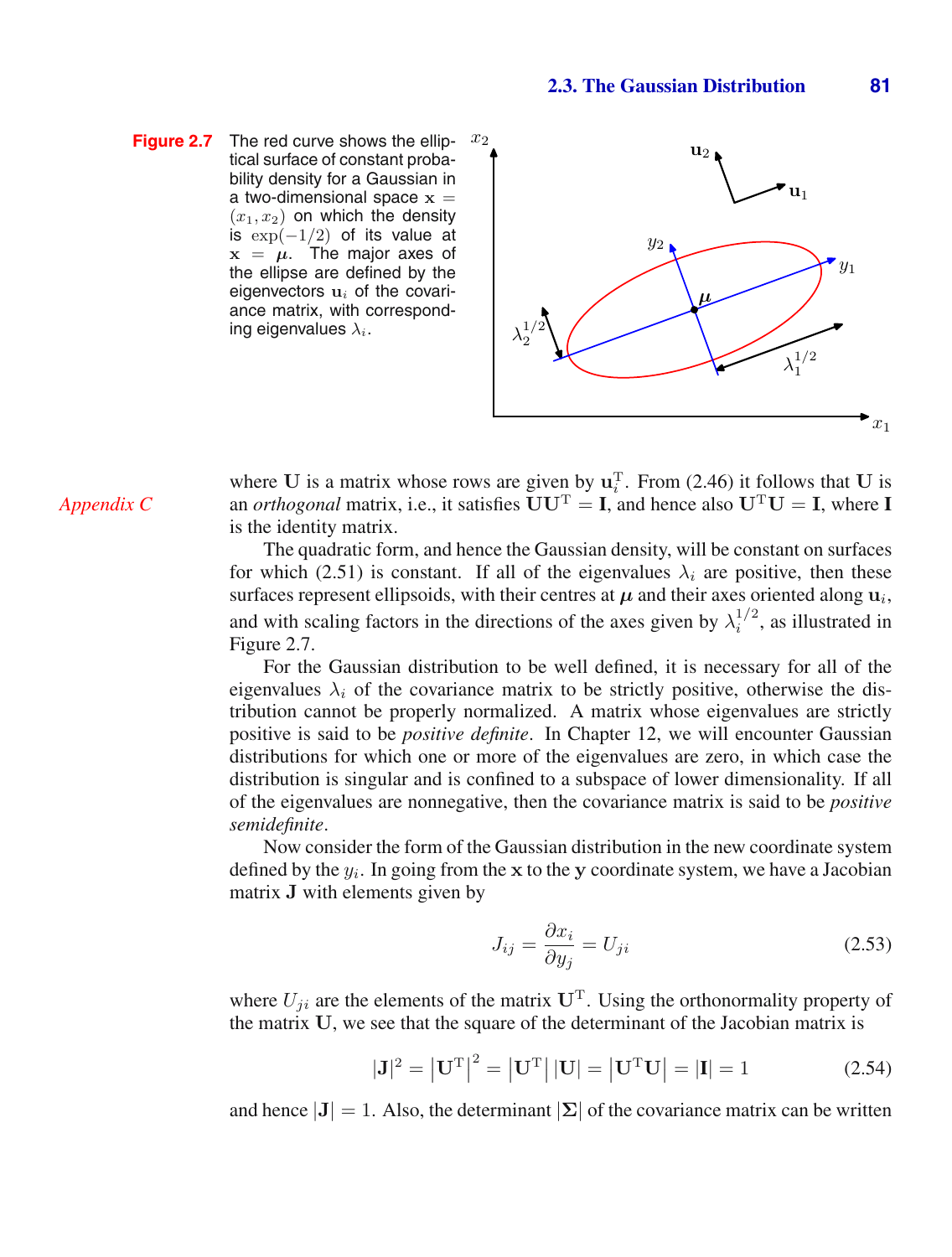as the product of its eigenvalues, and hence

$$
|\Sigma|^{1/2} = \prod_{j=1}^{D} \lambda_j^{1/2}.
$$
 (2.55)

Thus in the  $y_j$  coordinate system, the Gaussian distribution takes the form

$$
p(\mathbf{y}) = p(\mathbf{x})|\mathbf{J}| = \prod_{j=1}^{D} \frac{1}{(2\pi\lambda_j)^{1/2}} \exp\left\{-\frac{y_j^2}{2\lambda_j}\right\}
$$
 (2.56)

which is the product of  $D$  independent univariate Gaussian distributions. The eigenvectors therefore define a new set of shifted and rotated coordinates with respect to which the joint probability distribution factorizes into a product of independent distributions. The integral of the distribution in the **y** coordinate system is then

$$
\int p(\mathbf{y}) \, \mathrm{d}\mathbf{y} = \prod_{j=1}^{D} \int_{-\infty}^{\infty} \frac{1}{(2\pi\lambda_j)^{1/2}} \exp\left\{-\frac{y_j^2}{2\lambda_j}\right\} \, \mathrm{d}y_j = 1 \tag{2.57}
$$

where we have used the result  $(1.48)$  for the normalization of the univariate Gaussian. This confirms that the multivariate Gaussian (2.43) is indeed normalized.

We now look at the moments of the Gaussian distribution and thereby provide an interpretation of the parameters  $\mu$  and  $\Sigma$ . The expectation of x under the Gaussian distribution is given by

$$
\mathbb{E}[\mathbf{x}] = \frac{1}{(2\pi)^{D/2}} \frac{1}{|\mathbf{\Sigma}|^{1/2}} \int \exp\left\{-\frac{1}{2}(\mathbf{x} - \boldsymbol{\mu})^{\mathrm{T}} \mathbf{\Sigma}^{-1}(\mathbf{x} - \boldsymbol{\mu})\right\} \mathbf{x} d\mathbf{x}
$$

$$
= \frac{1}{(2\pi)^{D/2}} \frac{1}{|\mathbf{\Sigma}|^{1/2}} \int \exp\left\{-\frac{1}{2} \mathbf{z}^{\mathrm{T}} \mathbf{\Sigma}^{-1} \mathbf{z}\right\} (\mathbf{z} + \boldsymbol{\mu}) d\mathbf{z} \qquad (2.58)
$$

where we have changed variables using  $z = x - \mu$ . We now note that the exponent is an even function of the components of **z** and, because the integrals over these are taken over the range ( $-\infty, \infty$ ), the term in **z** in the factor  $(\mathbf{z} + \boldsymbol{\mu})$  will vanish by symmetry. Thus

$$
\mathbb{E}[\mathbf{x}] = \boldsymbol{\mu} \tag{2.59}
$$

and so we refer to  $\mu$  as the mean of the Gaussian distribution.

We now consider second order moments of the Gaussian. In the univariate case, we considered the second order moment given by  $\mathbb{E}[x^2]$ . For the multivariate Gaussian, there are  $D^2$  second order moments given by  $\mathbb{E}[x_ix_j]$ , which we can group together to form the matrix  $\mathbb{E}[\mathbf{x} \mathbf{x}^{\mathrm{T}}]$ . This matrix can be written as

$$
\mathbb{E}[\mathbf{x}\mathbf{x}^{\mathrm{T}}] = \frac{1}{(2\pi)^{D/2}} \frac{1}{|\mathbf{\Sigma}|^{1/2}} \int \exp\left\{-\frac{1}{2}(\mathbf{x} - \boldsymbol{\mu})^{\mathrm{T}} \mathbf{\Sigma}^{-1}(\mathbf{x} - \boldsymbol{\mu})\right\} \mathbf{x}\mathbf{x}^{\mathrm{T}} d\mathbf{x}
$$

$$
= \frac{1}{(2\pi)^{D/2}} \frac{1}{|\mathbf{\Sigma}|^{1/2}} \int \exp\left\{-\frac{1}{2} \mathbf{z}^{\mathrm{T}} \mathbf{\Sigma}^{-1} \mathbf{z}\right\} (\mathbf{z} + \boldsymbol{\mu})(\mathbf{z} + \boldsymbol{\mu})^{\mathrm{T}} d\mathbf{z}
$$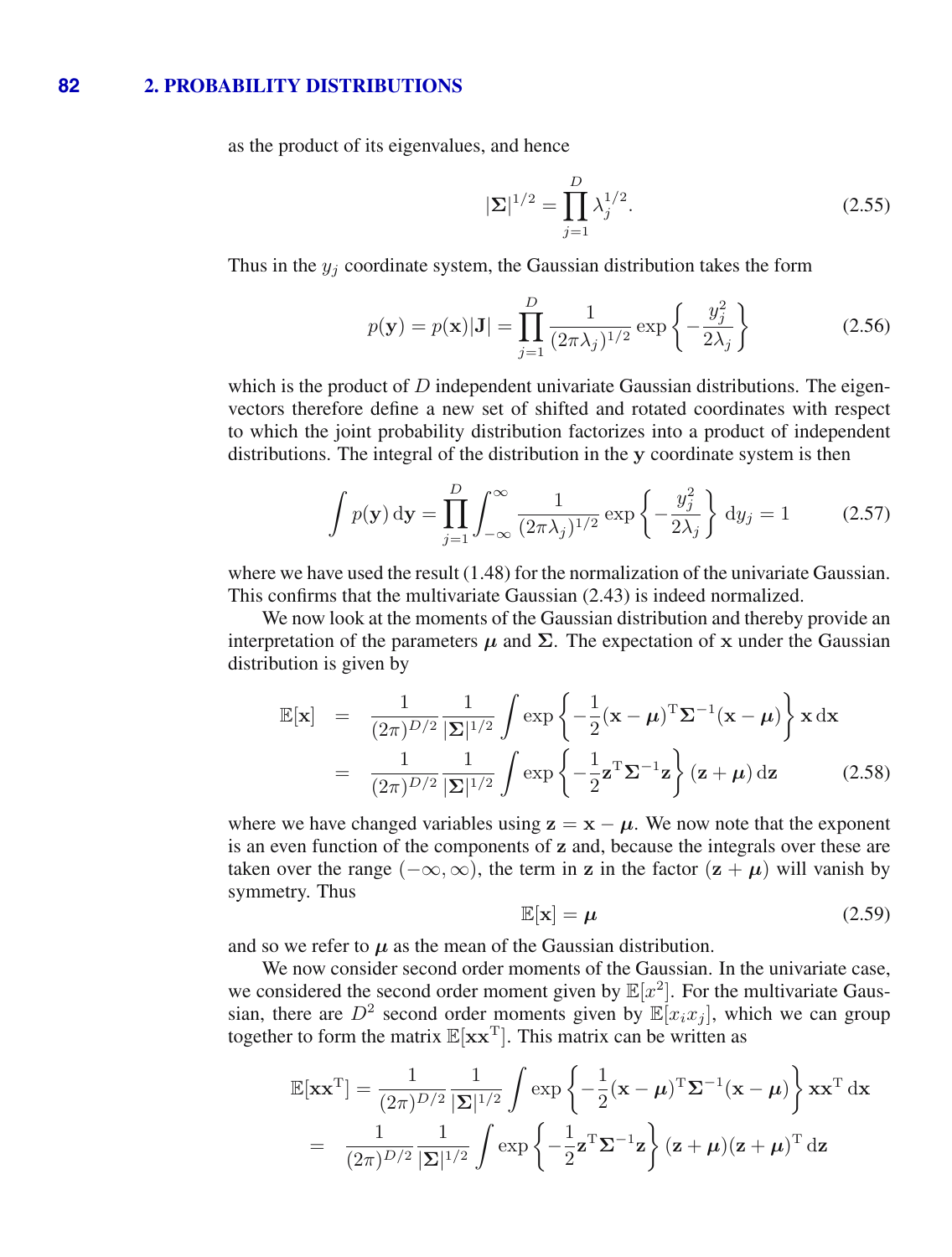where again we have changed variables using  $z = x - \mu$ . Note that the cross-terms involving  $\mu \mathbf{z}^T$  and  $\mu^T \mathbf{z}$  will again vanish by symmetry. The term  $\mu \mu^T$  is constant and can be taken outside the integral, which itself is unity because the Gaussian distribution is normalized. Consider the term involving  $\mathbf{z} \mathbf{z}^T$ . Again, we can make use of the eigenvector expansion of the covariance matrix given by (2.45), together with the completeness of the set of eigenvectors, to write

$$
\mathbf{z} = \sum_{j=1}^{D} y_j \mathbf{u}_j \tag{2.60}
$$

where  $y_j = \mathbf{u}_j^{\mathrm{T}} \mathbf{z}$ , which gives

$$
\frac{1}{(2\pi)^{D/2}} \frac{1}{|\mathbf{\Sigma}|^{1/2}} \int \exp\left\{-\frac{1}{2} \mathbf{z}^{\mathrm{T}} \mathbf{\Sigma}^{-1} \mathbf{z}\right\} \mathbf{z} \mathbf{z}^{\mathrm{T}} d\mathbf{z}
$$
\n
$$
= \frac{1}{(2\pi)^{D/2}} \frac{1}{|\mathbf{\Sigma}|^{1/2}} \sum_{i=1}^{D} \sum_{j=1}^{D} \mathbf{u}_i \mathbf{u}_j^{\mathrm{T}} \int \exp\left\{-\sum_{k=1}^{D} \frac{y_k^2}{2\lambda_k}\right\} y_i y_j d\mathbf{y}
$$
\n
$$
= \sum_{i=1}^{D} \mathbf{u}_i \mathbf{u}_i^{\mathrm{T}} \lambda_i = \mathbf{\Sigma}
$$
\n(2.61)

where we have made use of the eigenvector equation (2.45), together with the fact that the integral on the right-hand side of the middle line vanishes by symmetry unless  $i = j$ , and in the final line we have made use of the results (1.50) and (2.55), together with (2.48). Thus we have

$$
\mathbb{E}[\mathbf{x}\mathbf{x}^{\mathrm{T}}] = \boldsymbol{\mu}\boldsymbol{\mu}^{\mathrm{T}} + \boldsymbol{\Sigma}.
$$
 (2.62)

For single random variables, we subtracted the mean before taking second moments in order to define a variance. Similarly, in the multivariate case it is again convenient to subtract off the mean, giving rise to the *covariance* of a random vector **x** defined by

$$
cov[\mathbf{x}] = \mathbb{E}\left[ (\mathbf{x} - \mathbb{E}[\mathbf{x}])(\mathbf{x} - \mathbb{E}[\mathbf{x}])^{\mathrm{T}} \right].
$$
 (2.63)

For the specific case of a Gaussian distribution, we can make use of  $\mathbb{E}[\mathbf{x}] = \mu$ , together with the result (2.62), to give

$$
cov[\mathbf{x}] = \Sigma. \tag{2.64}
$$

Because the parameter matrix  $\Sigma$  governs the covariance of x under the Gaussian distribution, it is called the covariance matrix.

Although the Gaussian distribution (2.43) is widely used as a density model, it suffers from some significant limitations. Consider the number of free parameters in the distribution. A general symmetric covariance matrix  $\Sigma$  will have  $D(D+1)/2$ *Exercise 2.21* independent parameters, and there are another D independent parameters in  $\mu$ , giving  $D(D+3)/2$  parameters in total. For large D, the total number of parameters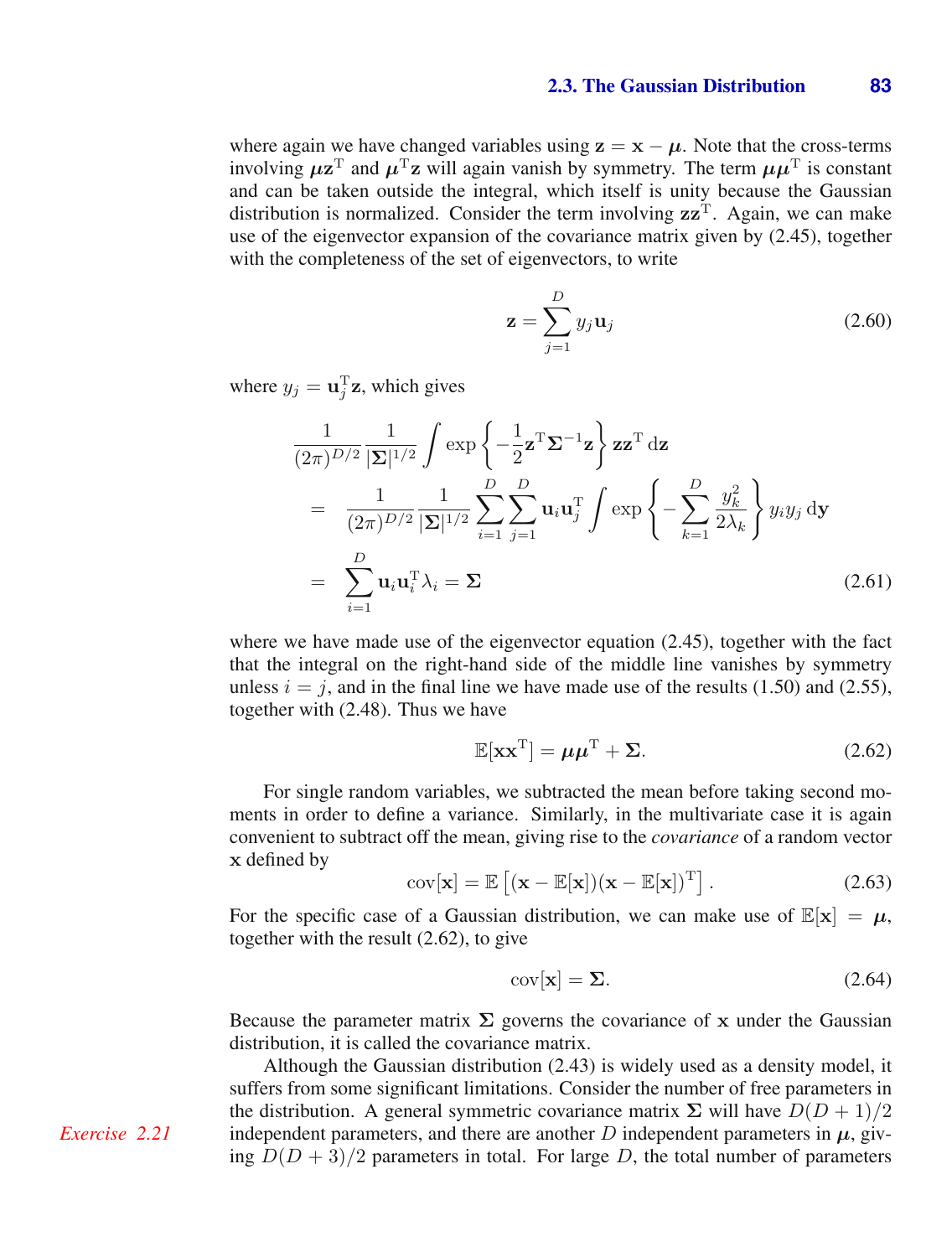**Figure 2.8** Contours of constant  $x_2$ probability density for a Gaussian distribution in two dimensions in which the covariance matrix is (a) of general form, (b) diagonal, in which the elliptical contours are aligned with the coordinate axes, and (c) proportional to the identity matrix, in which the contours are concentric circles.



therefore grows quadratically with  $D$ , and the computational task of manipulating and inverting large matrices can become prohibitive. One way to address this problem is to use restricted forms of the covariance matrix. If we consider covariance matrices that are *diagonal*, so that  $\Sigma = diag(\sigma_i^2)$ , we then have a total of 2D independent parameters in the density model. The corresponding contours of constant pendent parameters in the density model. The corresponding contours of constant density are given by axis-aligned ellipsoids. We could further restrict the covariance matrix to be proportional to the identity matrix,  $\Sigma = \sigma^2 I$ , known as an *isotropic* covariance, giving  $D + 1$  independent parameters in the model and spherical surfaces of constant density. The three possibilities of general, diagonal, and isotropic covariance matrices are illustrated in Figure 2.8. Unfortunately, whereas such approaches limit the number of degrees of freedom in the distribution and make inversion of the covariance matrix a much faster operation, they also greatly restrict the form of the probability density and limit its ability to capture interesting correlations in the data.

A further limitation of the Gaussian distribution is that it is intrinsically unimodal (i.e., has a single maximum) and so is unable to provide a good approximation to multimodal distributions. Thus the Gaussian distribution can be both too flexible, in the sense of having too many parameters, while also being too limited in the range of distributions that it can adequately represent. We will see later that the introduction of *latent* variables, also called *hidden* variables or *unobserved* variables, allows both of these problems to be addressed. In particular, a rich family of multimodal distributions is obtained by introducing discrete latent variables leading to mixtures of Gaussians, as discussed in Section 2.3.9. Similarly, the introduction of continuous latent variables, as described in Chapter 12, leads to models in which the number of free parameters can be controlled independently of the dimensionality  $D$  of the data space while still allowing the model to capture the dominant correlations in the data set. Indeed, these two approaches can be combined and further extended to derive a very rich set of hierarchical models that can be adapted to a broad range of prac-*Section 8.3* tical applications. For instance, the Gaussian version of the *Markov random field*, which is widely used as a probabilistic model of images, is a Gaussian distribution over the joint space of pixel intensities but rendered tractable through the imposition of considerable structure reflecting the spatial organization of the pixels. Similarly, *Section 13.3* the *linear dynamical system*, used to model time series data for applications such as tracking, is also a joint Gaussian distribution over a potentially large number of observed and latent variables and again is tractable due to the structure imposed on the distribution. A powerful framework for expressing the form and properties of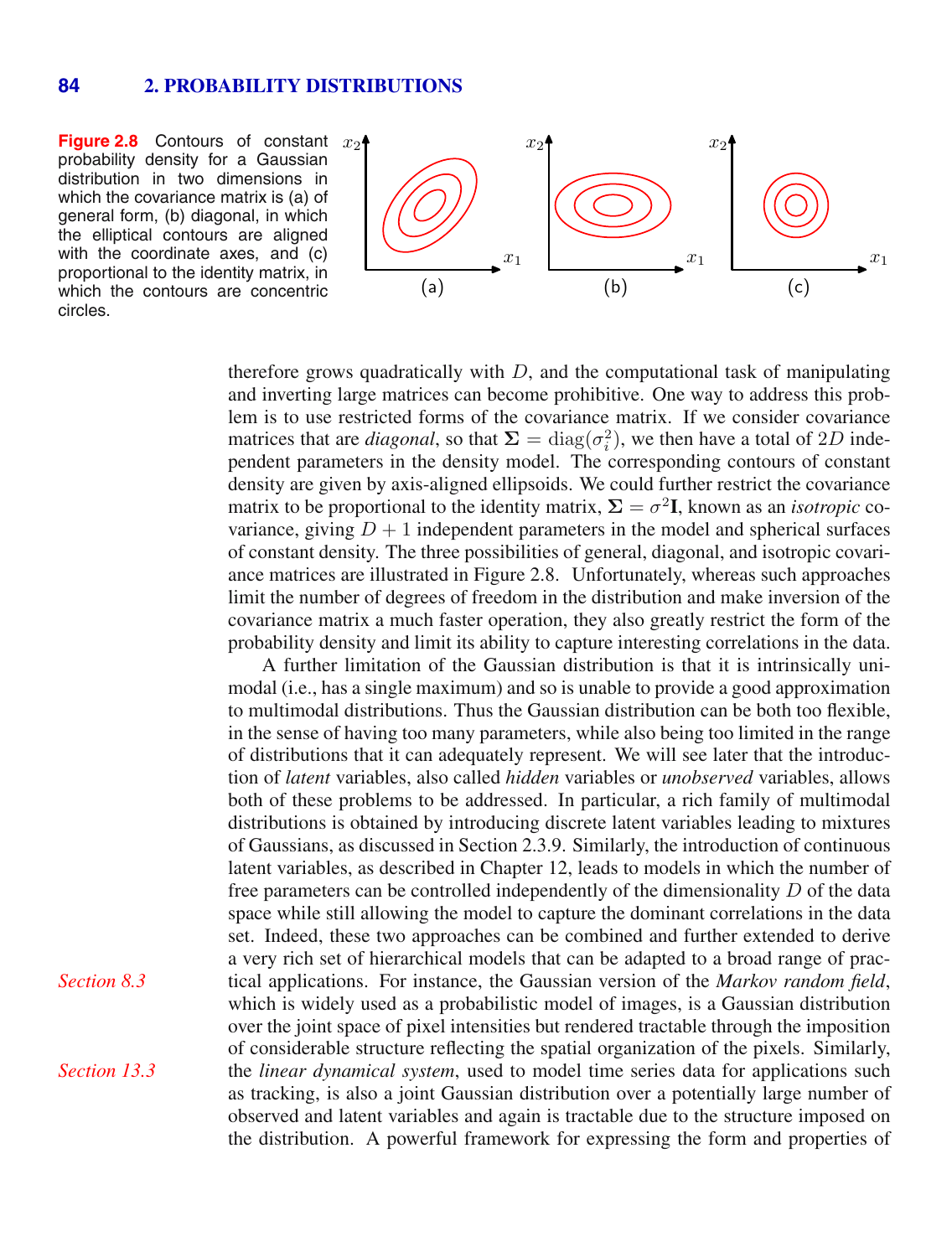such complex distributions is that of probabilistic graphical models, which will form the subject of Chapter 8.

## **2.3.1 Conditional Gaussian distributions**

An important property of the multivariate Gaussian distribution is that if two sets of variables are jointly Gaussian, then the conditional distribution of one set conditioned on the other is again Gaussian. Similarly, the marginal distribution of either set is also Gaussian.

Consider first the case of conditional distributions. Suppose **x** is a <sup>D</sup>-dimensional vector with Gaussian distribution  $\mathcal{N}(\mathbf{x}|\boldsymbol{\mu}, \boldsymbol{\Sigma})$  and that we partition **x** into two disjoint subsets  $x_a$  and  $x_b$ . Without loss of generality, we can take  $x_a$  to form the first M components of **x**, with  $x_b$  comprising the remaining  $D - M$  components, so that

$$
\mathbf{x} = \begin{pmatrix} \mathbf{x}_a \\ \mathbf{x}_b \end{pmatrix} . \tag{2.65}
$$

We also define corresponding partitions of the mean vector  $\mu$  given by

$$
\mu = \begin{pmatrix} \mu_a \\ \mu_b \end{pmatrix} \tag{2.66}
$$

and of the covariance matrix  $\Sigma$  given by

$$
\Sigma = \begin{pmatrix} \Sigma_{aa} & \Sigma_{ab} \\ \Sigma_{ba} & \Sigma_{bb} \end{pmatrix} . \tag{2.67}
$$

Note that the symmetry  $\Sigma^T = \Sigma$  of the covariance matrix implies that  $\Sigma_{aa}$  and  $\Sigma_{bb}$ are symmetric, while  $\Sigma_{ba} = \Sigma_{ab}^{\mathrm{T}}$ .<br>In many situations, it will be

In many situations, it will be convenient to work with the inverse of the covariance matrix

$$
\Lambda \equiv \Sigma^{-1} \tag{2.68}
$$

which is known as the *precision matrix*. In fact, we shall see that some properties of Gaussian distributions are most naturally expressed in terms of the covariance, whereas others take a simpler form when viewed in terms of the precision. We therefore also introduce the partitioned form of the precision matrix

$$
\Lambda = \begin{pmatrix} \Lambda_{aa} & \Lambda_{ab} \\ \Lambda_{ba} & \Lambda_{bb} \end{pmatrix}
$$
 (2.69)

corresponding to the partitioning (2.65) of the vector **x**. Because the inverse of a *Exercise* 2.22 symmetric matrix is also symmetric, we see that  $\Lambda_{aa}$  and  $\Lambda_{bb}$  are symmetric, while  $\Lambda_{ab}^{\text{T}} = \Lambda_{ba}$ . It should be stressed at this point that, for instance,  $\Lambda_{aa}$  is not simply given by the inverse of  $\Sigma$ . In fact, we shall shortly examine the relation between given by the inverse of  $\Sigma_{aa}$ . In fact, we shall shortly examine the relation between the inverse of a partitioned matrix and the inverses of its partitions.

> Let us begin by finding an expression for the conditional distribution  $p(\mathbf{x}_a|\mathbf{x}_b)$ . From the product rule of probability, we see that this conditional distribution can be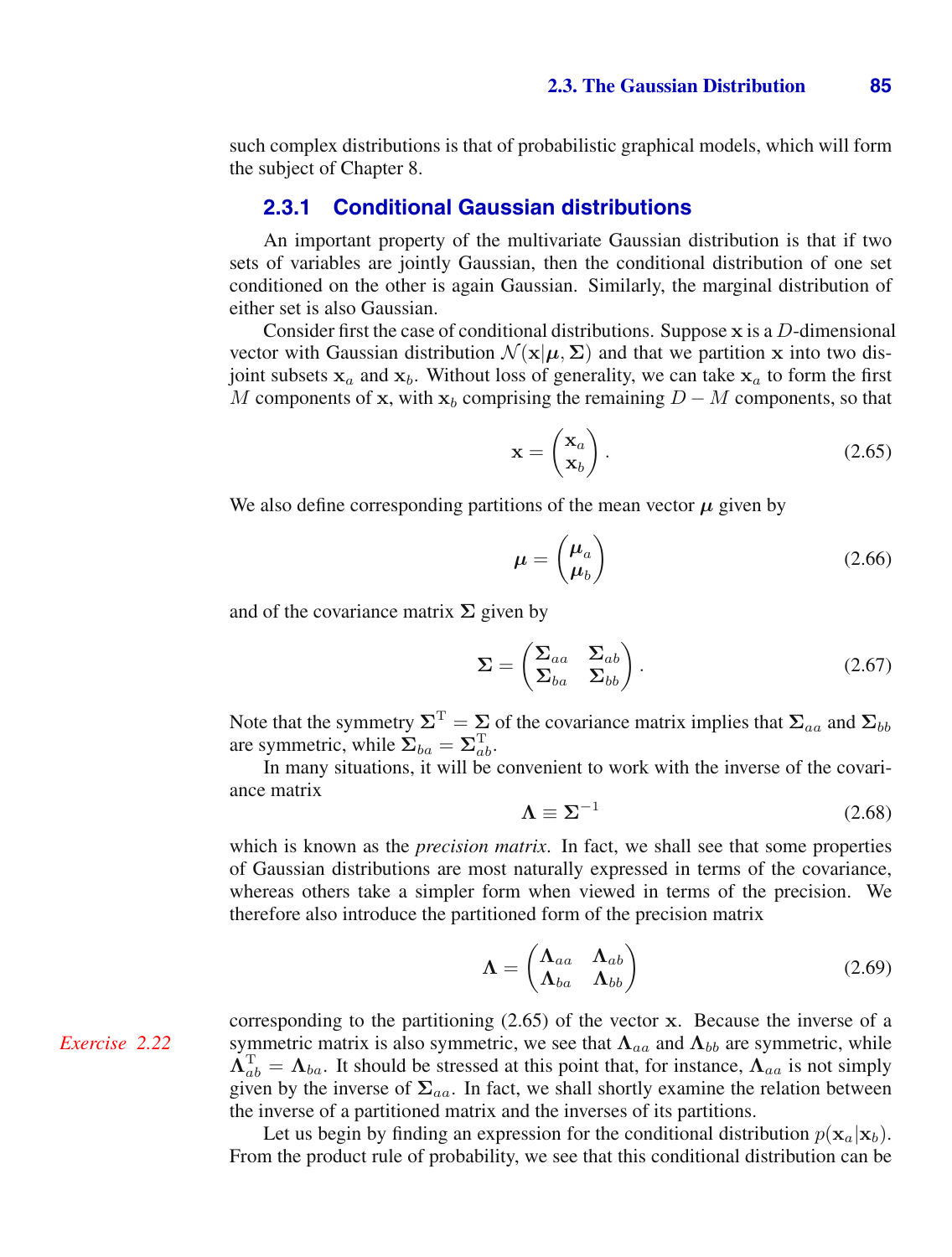evaluated from the joint distribution  $p(\mathbf{x}) = p(\mathbf{x}_a, \mathbf{x}_b)$  simply by fixing  $\mathbf{x}_b$  to the observed value and normalizing the resulting expression to obtain a valid probability distribution over  $x_a$ . Instead of performing this normalization explicitly, we can obtain the solution more efficiently by considering the quadratic form in the exponent of the Gaussian distribution given by (2.44) and then reinstating the normalization coefficient at the end of the calculation. If we make use of the partitioning (2.65), (2.66), and (2.69), we obtain

$$
-\frac{1}{2}(\mathbf{x} - \boldsymbol{\mu})^{\mathrm{T}} \boldsymbol{\Sigma}^{-1}(\mathbf{x} - \boldsymbol{\mu}) =
$$
  

$$
-\frac{1}{2}(\mathbf{x}_a - \boldsymbol{\mu}_a)^{\mathrm{T}} \boldsymbol{\Lambda}_{aa}(\mathbf{x}_a - \boldsymbol{\mu}_a) - \frac{1}{2}(\mathbf{x}_a - \boldsymbol{\mu}_a)^{\mathrm{T}} \boldsymbol{\Lambda}_{ab}(\mathbf{x}_b - \boldsymbol{\mu}_b)
$$
  

$$
-\frac{1}{2}(\mathbf{x}_b - \boldsymbol{\mu}_b)^{\mathrm{T}} \boldsymbol{\Lambda}_{ba}(\mathbf{x}_a - \boldsymbol{\mu}_a) - \frac{1}{2}(\mathbf{x}_b - \boldsymbol{\mu}_b)^{\mathrm{T}} \boldsymbol{\Lambda}_{bb}(\mathbf{x}_b - \boldsymbol{\mu}_b).
$$
 (2.70)

We see that as a function of  $x_a$ , this is again a quadratic form, and hence the corresponding conditional distribution  $p(\mathbf{x}_a|\mathbf{x}_b)$  will be Gaussian. Because this distribution is completely characterized by its mean and its covariance, our goal will be to identify expressions for the mean and covariance of  $p(\mathbf{x}_a|\mathbf{x}_b)$  by inspection of (2.70).

This is an example of a rather common operation associated with Gaussian distributions, sometimes called 'completing the square', in which we are given a quadratic form defining the exponent terms in a Gaussian distribution, and we need to determine the corresponding mean and covariance. Such problems can be solved straightforwardly by noting that the exponent in a general Gaussian distribution  $\mathcal{N}(\mathbf{x}|\boldsymbol{\mu}, \boldsymbol{\Sigma})$  can be written

$$
-\frac{1}{2}(\mathbf{x} - \boldsymbol{\mu})^{\mathrm{T}} \boldsymbol{\Sigma}^{-1}(\mathbf{x} - \boldsymbol{\mu}) = -\frac{1}{2} \mathbf{x}^{\mathrm{T}} \boldsymbol{\Sigma}^{-1} \mathbf{x} + \mathbf{x}^{\mathrm{T}} \boldsymbol{\Sigma}^{-1} \boldsymbol{\mu} + \text{const}
$$
 (2.71)

where 'const' denotes terms which are independent of **x**, and we have made use of the symmetry of  $\Sigma$ . Thus if we take our general quadratic form and express it in the form given by the right-hand side of  $(2.71)$ , then we can immediately equate the matrix of coefficients entering the second order term in **x** to the inverse covariance<br>matrix  $\Sigma^{-1}$  and the coefficient of the linear term in **x** to  $\Sigma^{-1}$  (*t* from which we can matrix  $\Sigma^{-1}$  and the coefficient of the linear term in **x** to  $\Sigma^{-1}\mu$ , from which we can obtain  $\mu$ obtain *µ*.

Now let us apply this procedure to the conditional Gaussian distribution  $p(\mathbf{x}_a|\mathbf{x}_b)$ for which the quadratic form in the exponent is given by (2.70). We will denote the mean and covariance of this distribution by  $\mu_{a|b}$  and  $\Sigma_{a|b}$ , respectively. Consider the functional dependence of (2.70) on  $x_a$  in which  $x_b$  is regarded as a constant. If we pick out all terms that are second order in  $x_a$ , we have

$$
-\frac{1}{2}\mathbf{x}_{a}^{\mathrm{T}}\boldsymbol{\Lambda}_{aa}\mathbf{x}_{a}
$$
 (2.72)

from which we can immediately conclude that the covariance (inverse precision) of  $p(\mathbf{x}_a|\mathbf{x}_b)$  is given by

$$
\Sigma_{a|b} = \Lambda_{aa}^{-1}.
$$
\n(2.73)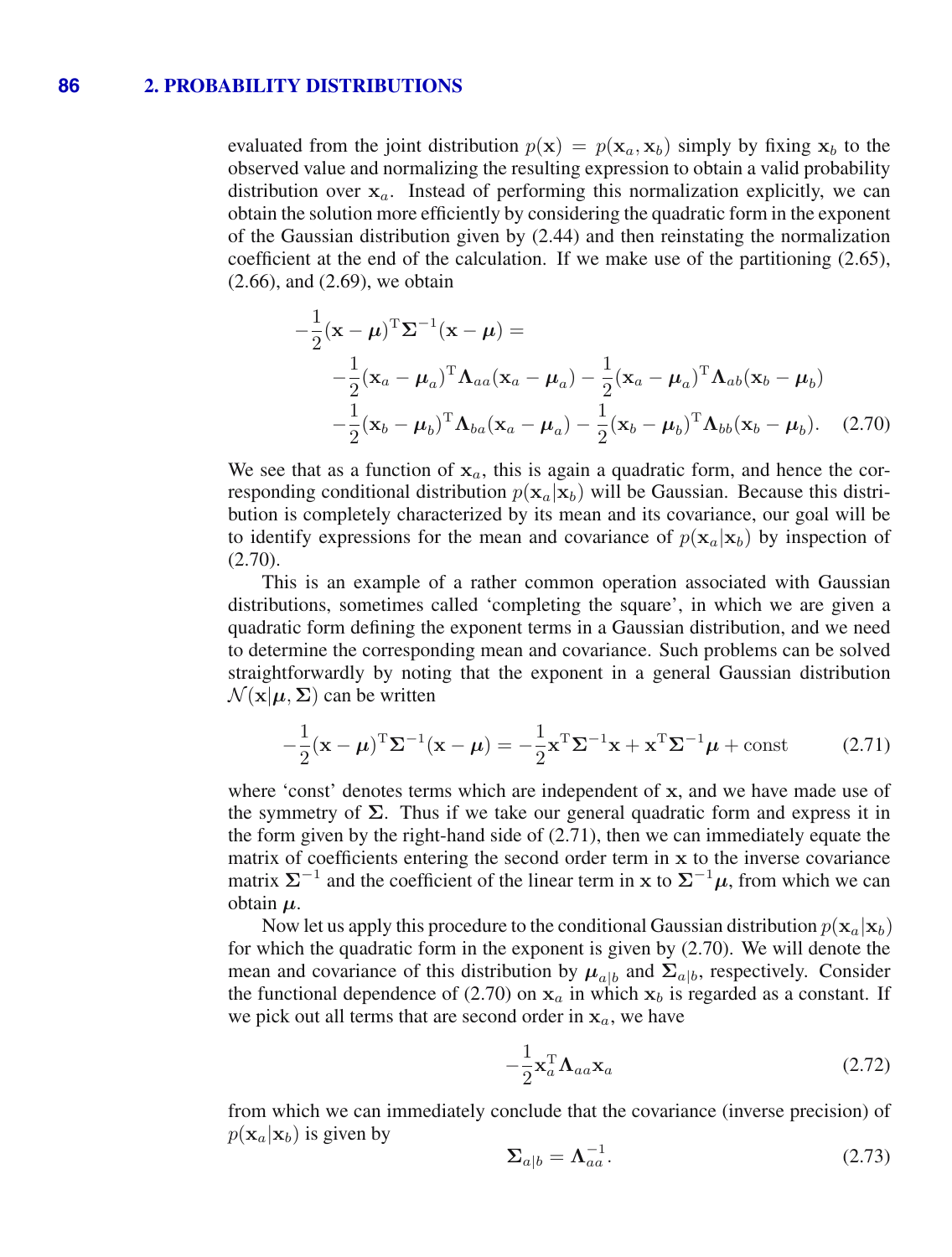Now consider all of the terms in  $(2.70)$  that are linear in  $x_a$ 

$$
\mathbf{x}_a^{\mathrm{T}} \left\{ \mathbf{\Lambda}_{aa} \boldsymbol{\mu}_a - \mathbf{\Lambda}_{ab} (\mathbf{x}_b - \boldsymbol{\mu}_b) \right\} \tag{2.74}
$$

where we have used  $\Lambda_{ba}^{\text{T}} = \Lambda_{ab}$ . From our discussion of the general form (2.71), the coefficient of x in this expression must equal  $\Sigma^{-1}u$  is and hence the coefficient of  $\mathbf{x}_a$  in this expression must equal  $\sum_{a|b}^{-1} \mu_{a|b}$  and hence

$$
\mu_{a|b} = \Sigma_{a|b} \{ \Lambda_{aa} \mu_a - \Lambda_{ab} (\mathbf{x}_b - \mu_b) \}
$$
  
=  $\mu_a - \Lambda_{aa}^{-1} \Lambda_{ab} (\mathbf{x}_b - \mu_b)$  (2.75)

where we have made use of (2.73).

The results (2.73) and (2.75) are expressed in terms of the partitioned precision matrix of the original joint distribution  $p(\mathbf{x}_a, \mathbf{x}_b)$ . We can also express these results in terms of the corresponding partitioned covariance matrix. To do this, we make use *Exercise* 2.24 of the following identity for the inverse of a partitioned matrix

$$
\begin{pmatrix} A & B \ C & D \end{pmatrix}^{-1} = \begin{pmatrix} M & -MBD^{-1} \\ -D^{-1}CM & D^{-1} + D^{-1}CMBD^{-1} \end{pmatrix}
$$
 (2.76)

where we have defined

$$
M = (A - BD^{-1}C)^{-1}.
$$
 (2.77)

The quantity **M**<sup>−</sup><sup>1</sup> is known as the *Schur complement* of the matrix on the left-hand side of (2.76) with respect to the submatrix **D**. Using the definition

$$
\begin{pmatrix} \Sigma_{aa} & \Sigma_{ab} \\ \Sigma_{ba} & \Sigma_{bb} \end{pmatrix}^{-1} = \begin{pmatrix} \Lambda_{aa} & \Lambda_{ab} \\ \Lambda_{ba} & \Lambda_{bb} \end{pmatrix}
$$
 (2.78)

and making use of (2.76), we have

$$
\Lambda_{aa} = (\Sigma_{aa} - \Sigma_{ab} \Sigma_{bb}^{-1} \Sigma_{ba})^{-1}
$$
\n(2.79)

$$
\Lambda_{ab} = -(\Sigma_{aa} - \Sigma_{ab}\Sigma_{bb}^{-1}\Sigma_{ba})^{-1}\Sigma_{ab}\Sigma_{bb}^{-1}.
$$
 (2.80)

From these we obtain the following expressions for the mean and covariance of the conditional distribution  $p(\mathbf{x}_a|\mathbf{x}_b)$ 

$$
\boldsymbol{\mu}_{a|b} = \boldsymbol{\mu}_a + \boldsymbol{\Sigma}_{ab} \boldsymbol{\Sigma}_{bb}^{-1} (\mathbf{x}_b - \boldsymbol{\mu}_b) \tag{2.81}
$$

$$
\Sigma_{a|b} = \Sigma_{aa} - \Sigma_{ab} \Sigma_{bb}^{-1} \Sigma_{ba}.
$$
 (2.82)

Comparing (2.73) and (2.82), we see that the conditional distribution  $p(\mathbf{x}_a|\mathbf{x}_b)$  takes a simpler form when expressed in terms of the partitioned precision matrix than when it is expressed in terms of the partitioned covariance matrix. Note that the mean of the conditional distribution  $p(\mathbf{x}_a|\mathbf{x}_b)$ , given by (2.81), is a linear function of  $x_b$  and that the covariance, given by (2.82), is independent of  $x_a$ . This represents an *Section 8.1.4* example of a *linear-Gaussian* model.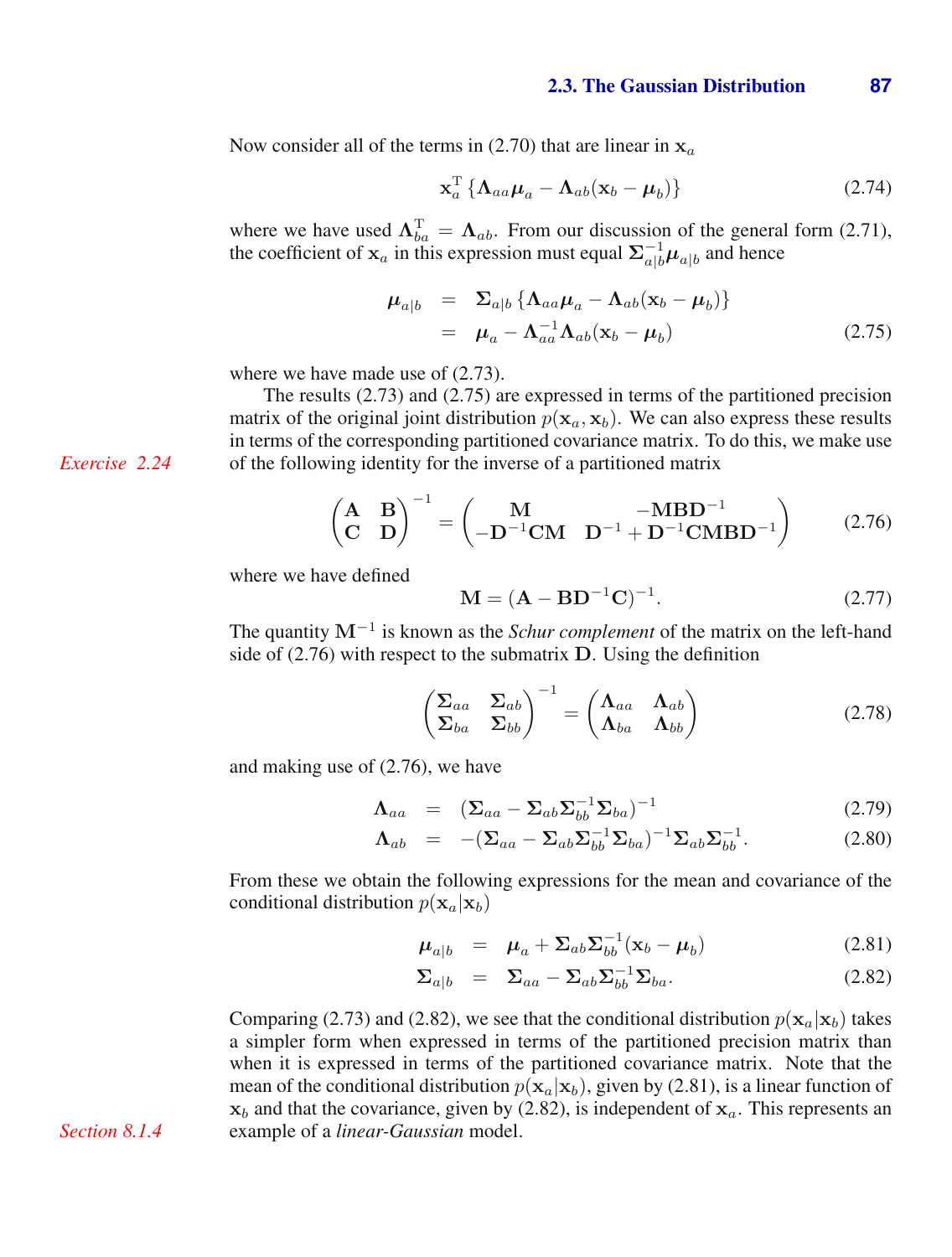## **2.3.2 Marginal Gaussian distributions**

We have seen that if a joint distribution  $p(\mathbf{x}_a, \mathbf{x}_b)$  is Gaussian, then the conditional distribution  $p(\mathbf{x}_a|\mathbf{x}_b)$  will again be Gaussian. Now we turn to a discussion of the marginal distribution given by

$$
p(\mathbf{x}_a) = \int p(\mathbf{x}_a, \mathbf{x}_b) \, \mathrm{d}\mathbf{x}_b \tag{2.83}
$$

which, as we shall see, is also Gaussian. Once again, our strategy for evaluating this distribution efficiently will be to focus on the quadratic form in the exponent of the joint distribution and thereby to identify the mean and covariance of the marginal distribution  $p(\mathbf{x}_a)$ .

The quadratic form for the joint distribution can be expressed, using the partitioned precision matrix, in the form (2.70). Because our goal is to integrate out  $x_b$ , this is most easily achieved by first considering the terms involving  $x_b$  and then completing the square in order to facilitate integration. Picking out just those terms that involve  $x_b$ , we have

$$
-\frac{1}{2}\mathbf{x}_{b}^{\mathrm{T}}\mathbf{\Lambda}_{bb}\mathbf{x}_{b}+\mathbf{x}_{b}^{\mathrm{T}}\mathbf{m}=-\frac{1}{2}(\mathbf{x}_{b}-\mathbf{\Lambda}_{bb}^{-1}\mathbf{m})^{\mathrm{T}}\mathbf{\Lambda}_{bb}(\mathbf{x}_{b}-\mathbf{\Lambda}_{bb}^{-1}\mathbf{m})+\frac{1}{2}\mathbf{m}^{\mathrm{T}}\mathbf{\Lambda}_{bb}^{-1}\mathbf{m}
$$
 (2.84)

where we have defined

$$
\mathbf{m} = \mathbf{\Lambda}_{bb} \boldsymbol{\mu}_b - \mathbf{\Lambda}_{ba} (\mathbf{x}_a - \boldsymbol{\mu}_a). \tag{2.85}
$$

We see that the dependence on  $x_b$  has been cast into the standard quadratic form of a Gaussian distribution corresponding to the first term on the right-hand side of (2.84), plus a term that does not depend on  $x_b$  (but that does depend on  $x_a$ ). Thus, when we take the exponential of this quadratic form, we see that the integration over  $\mathbf{x}_b$ required by (2.83) will take the form

$$
\int \exp\left\{-\frac{1}{2}(\mathbf{x}_b - \mathbf{\Lambda}_{bb}^{-1}\mathbf{m})^{\mathrm{T}}\mathbf{\Lambda}_{bb}(\mathbf{x}_b - \mathbf{\Lambda}_{bb}^{-1}\mathbf{m})\right\} d\mathbf{x}_b.
$$
 (2.86)

This integration is easily performed by noting that it is the integral over an unnormalized Gaussian, and so the result will be the reciprocal of the normalization coefficient. We know from the form of the normalized Gaussian given by (2.43), that this coefficient is independent of the mean and depends only on the determinant of the covariance matrix. Thus, by completing the square with respect to  $x_b$ , we can integrate out  $\mathbf{x}_b$  and the only term remaining from the contributions on the left-hand side of  $(2.84)$  that depends on  $x_a$  is the last term on the right-hand side of  $(2.84)$  in which **m** is given by (2.85). Combining this term with the remaining terms from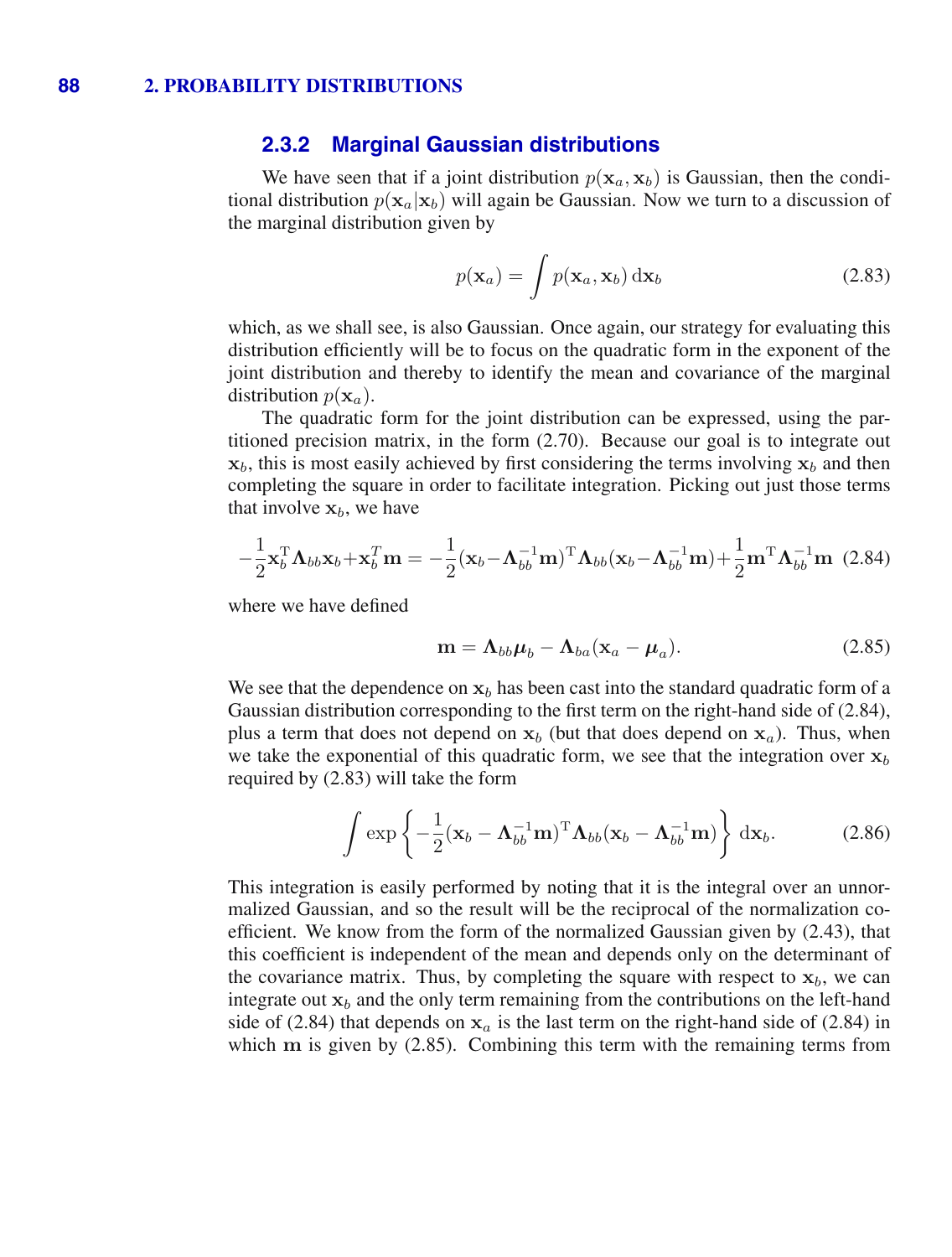(2.70) that depend on  $x_a$ , we obtain

$$
\frac{1}{2} \left[ \mathbf{\Lambda}_{bb} \boldsymbol{\mu}_b - \mathbf{\Lambda}_{ba} (\mathbf{x}_a - \boldsymbol{\mu}_a) \right]^{\mathrm{T}} \mathbf{\Lambda}_{bb}^{-1} \left[ \mathbf{\Lambda}_{bb} \boldsymbol{\mu}_b - \mathbf{\Lambda}_{ba} (\mathbf{x}_a - \boldsymbol{\mu}_a) \right] \n- \frac{1}{2} \mathbf{x}_a^{\mathrm{T}} \mathbf{\Lambda}_{aa} \mathbf{x}_a + \mathbf{x}_a^{\mathrm{T}} (\mathbf{\Lambda}_{aa} \boldsymbol{\mu}_a + \mathbf{\Lambda}_{ab} \boldsymbol{\mu}_b) + \text{const} \n= - \frac{1}{2} \mathbf{x}_a^{\mathrm{T}} (\mathbf{\Lambda}_{aa} - \mathbf{\Lambda}_{ab} \mathbf{\Lambda}_{bb}^{-1} \mathbf{\Lambda}_{ba}) \mathbf{x}_a \n+ \mathbf{x}_a^{\mathrm{T}} (\mathbf{\Lambda}_{aa} - \mathbf{\Lambda}_{ab} \mathbf{\Lambda}_{bb}^{-1} \mathbf{\Lambda}_{ba})^{-1} \boldsymbol{\mu}_a + \text{const}
$$
\n(2.87)

where 'const' denotes quantities independent of  $x_a$ . Again, by comparison with (2.71), we see that the covariance of the marginal distribution of  $p(\mathbf{x}_a)$  is given by

$$
\Sigma_a = (\Lambda_{aa} - \Lambda_{ab}\Lambda_{bb}^{-1}\Lambda_{ba})^{-1}.
$$
 (2.88)

Similarly, the mean is given by

$$
\Sigma_a (\Lambda_{aa} - \Lambda_{ab} \Lambda_{bb}^{-1} \Lambda_{ba}) \mu_a = \mu_a \tag{2.89}
$$

where we have used  $(2.88)$ . The covariance in  $(2.88)$  is expressed in terms of the partitioned precision matrix given by (2.69). We can rewrite this in terms of the corresponding partitioning of the covariance matrix given by (2.67), as we did for the conditional distribution. These partitioned matrices are related by

$$
\begin{pmatrix}\n\Lambda_{aa} & \Lambda_{ab} \\
\Lambda_{ba} & \Lambda_{bb}\n\end{pmatrix}^{-1} = \begin{pmatrix}\n\Sigma_{aa} & \Sigma_{ab} \\
\Sigma_{ba} & \Sigma_{bb}\n\end{pmatrix}
$$
\n(2.90)

Making use of (2.76), we then have

$$
\left(\Lambda_{aa} - \Lambda_{ab}\Lambda_{bb}^{-1}\Lambda_{ba}\right)^{-1} = \Sigma_{aa}.
$$
\n(2.91)

Thus we obtain the intuitively satisfying result that the marginal distribution  $p(\mathbf{x}_a)$ has mean and covariance given by

$$
\mathbb{E}[\mathbf{x}_a] = \boldsymbol{\mu}_a \tag{2.92}
$$

$$
cov[\mathbf{x}_a] = \Sigma_{aa}.
$$
 (2.93)

We see that for a marginal distribution, the mean and covariance are most simply expressed in terms of the partitioned covariance matrix, in contrast to the conditional distribution for which the partitioned precision matrix gives rise to simpler expressions.

Our results for the marginal and conditional distributions of a partitioned Gaussian are summarized below.

## Partitioned Gaussians

Given a joint Gaussian distribution  $\mathcal{N}(\mathbf{x}|\boldsymbol{\mu}, \boldsymbol{\Sigma})$  with  $\boldsymbol{\Lambda} \equiv \boldsymbol{\Sigma}^{-1}$  and

$$
\mathbf{x} = \begin{pmatrix} \mathbf{x}_a \\ \mathbf{x}_b \end{pmatrix}, \quad \boldsymbol{\mu} = \begin{pmatrix} \boldsymbol{\mu}_a \\ \boldsymbol{\mu}_b \end{pmatrix}
$$
 (2.94)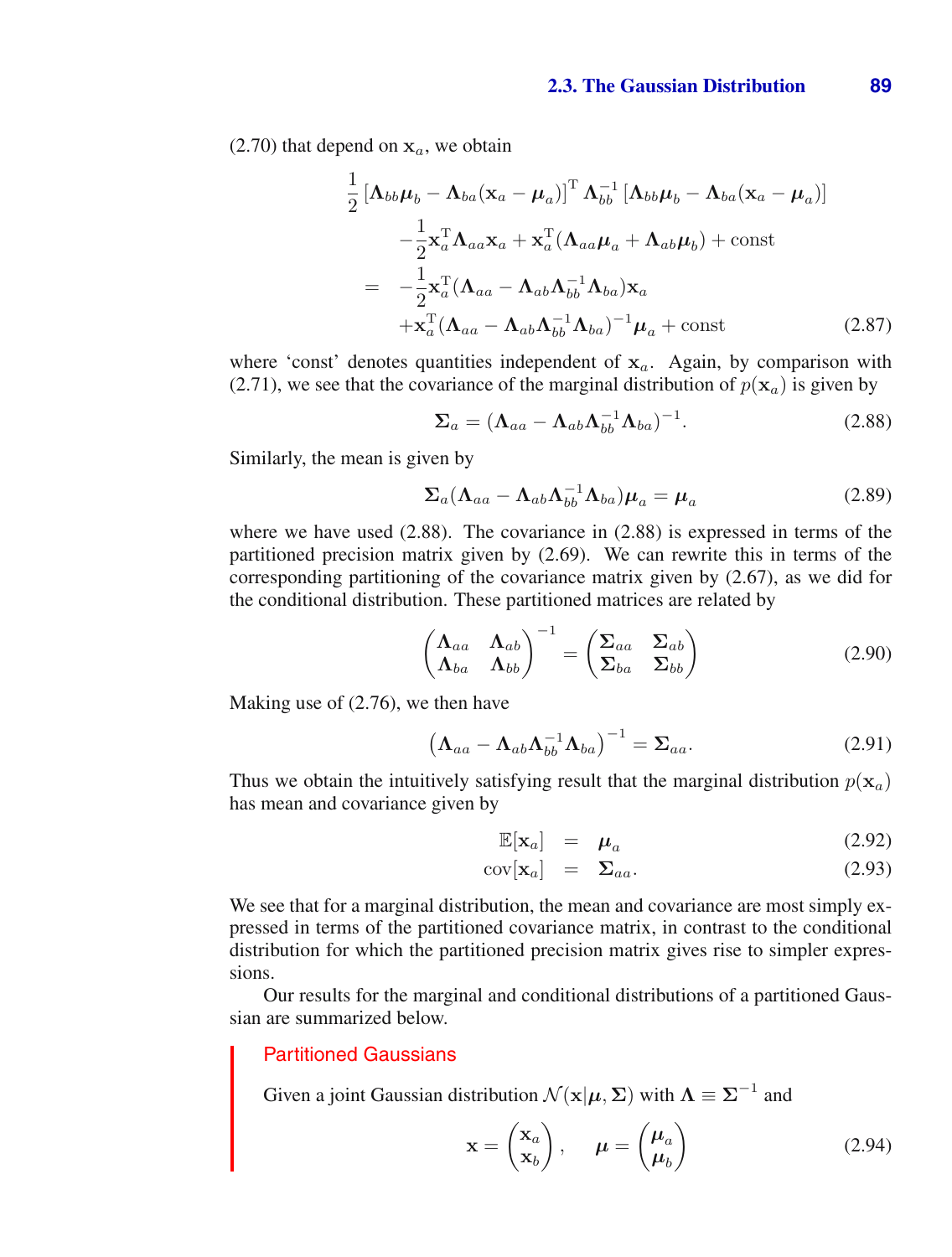

**Figure 2.9** The plot on the left shows the contours of a Gaussian distribution  $p(x_a, x_b)$  over two variables, and the plot on the right shows the marginal distribution  $p(x_a)$  (blue curve) and the conditional distribution  $p(x_a|x_b)$ for  $x_b = 0.7$  (red curve).

$$
\Sigma = \begin{pmatrix} \Sigma_{aa} & \Sigma_{ab} \\ \Sigma_{ba} & \Sigma_{bb} \end{pmatrix}, \quad \Lambda = \begin{pmatrix} \Lambda_{aa} & \Lambda_{ab} \\ \Lambda_{ba} & \Lambda_{bb} \end{pmatrix}.
$$
 (2.95)

Conditional distribution:

$$
p(\mathbf{x}_a|\mathbf{x}_b) = \mathcal{N}(\mathbf{x}|\boldsymbol{\mu}_{a|b}, \boldsymbol{\Lambda}_{aa}^{-1})
$$
 (2.96)

$$
\boldsymbol{\mu}_{a|b} = \boldsymbol{\mu}_a - \boldsymbol{\Lambda}_{aa}^{-1} \boldsymbol{\Lambda}_{ab} (\mathbf{x}_b - \boldsymbol{\mu}_b). \tag{2.97}
$$

Marginal distribution:

$$
p(\mathbf{x}_a) = \mathcal{N}(\mathbf{x}_a | \boldsymbol{\mu}_a, \boldsymbol{\Sigma}_{aa}).
$$
\n(2.98)

We illustrate the idea of conditional and marginal distributions associated with a multivariate Gaussian using an example involving two variables in Figure 2.9.

## **2.3.3 Bayes' theorem for Gaussian variables**

In Sections 2.3.1 and 2.3.2, we considered a Gaussian  $p(x)$  in which we partitioned the vector **x** into two subvectors  $\mathbf{x} = (\mathbf{x}_a, \mathbf{x}_b)$  and then found expressions for the conditional distribution  $p(\mathbf{x}_a|\mathbf{x}_b)$  and the marginal distribution  $p(\mathbf{x}_a)$ . We noted that the mean of the conditional distribution  $p(\mathbf{x}_a|\mathbf{x}_b)$  was a linear function of  $\mathbf{x}_b$ . Here we shall suppose that we are given a Gaussian marginal distribution  $p(x)$  and a Gaussian conditional distribution  $p(y|x)$  in which  $p(y|x)$  has a mean that is a linear function of **x**, and a covariance which is independent of **x**. This is an example of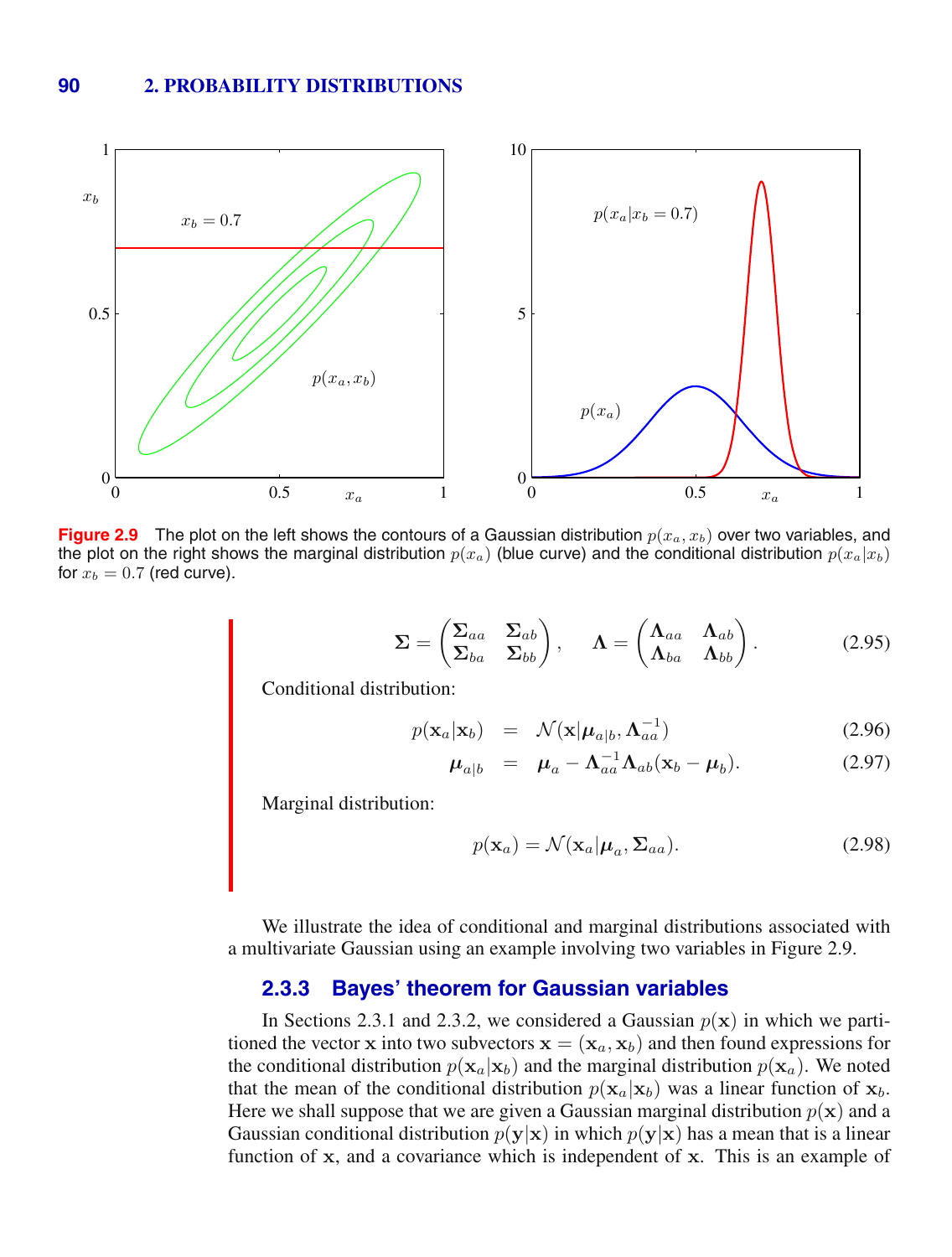a *linear Gaussian model* (Roweis and Ghahramani, 1999), which we shall study in greater generality in Section 8.1.4. We wish to find the marginal distribution  $p(y)$ and the conditional distribution  $p(x|y)$ . This is a problem that will arise frequently in subsequent chapters, and it will prove convenient to derive the general results here.

We shall take the marginal and conditional distributions to be

$$
p(\mathbf{x}) = \mathcal{N}\left(\mathbf{x}|\boldsymbol{\mu}, \boldsymbol{\Lambda}^{-1}\right) \tag{2.99}
$$

$$
p(\mathbf{y}|\mathbf{x}) = \mathcal{N}\left(\mathbf{y}|\mathbf{A}\mathbf{x} + \mathbf{b}, \mathbf{L}^{-1}\right)
$$
 (2.100)

where  $\mu$ , **A**, and **b** are parameters governing the means, and **Λ** and **L** are precision matrices. If **x** has dimensionality M and **y** has dimensionality D, then the matrix  $\bf{A}$ has size  $D \times M$ .

First we find an expression for the joint distribution over **x** and **y**. To do this, we define

$$
z = \begin{pmatrix} x \\ y \end{pmatrix} \tag{2.101}
$$

and then consider the log of the joint distribution

$$
\ln p(\mathbf{z}) = \ln p(\mathbf{x}) + \ln p(\mathbf{y}|\mathbf{x})
$$
  
=  $-\frac{1}{2}(\mathbf{x} - \boldsymbol{\mu})^{\mathrm{T}} \mathbf{\Lambda}(\mathbf{x} - \boldsymbol{\mu})$   
 $-\frac{1}{2}(\mathbf{y} - \mathbf{A}\mathbf{x} - \mathbf{b})^{\mathrm{T}} \mathbf{L}(\mathbf{y} - \mathbf{A}\mathbf{x} - \mathbf{b}) + \text{const}$  (2.102)

where 'const' denotes terms independent of **x** and **y**. As before, we see that this is a quadratic function of the components of **z**, and hence  $p(z)$  is Gaussian distribution. To find the precision of this Gaussian, we consider the second order terms in (2.102), which can be written as

$$
-\frac{1}{2}\mathbf{x}^{\mathrm{T}}(\mathbf{\Lambda} + \mathbf{A}^{\mathrm{T}}\mathbf{L}\mathbf{A})\mathbf{x} - \frac{1}{2}\mathbf{y}^{\mathrm{T}}\mathbf{L}\mathbf{y} + \frac{1}{2}\mathbf{y}^{\mathrm{T}}\mathbf{L}\mathbf{A}\mathbf{x} + \frac{1}{2}\mathbf{x}^{\mathrm{T}}\mathbf{A}^{\mathrm{T}}\mathbf{L}\mathbf{y}
$$

$$
= -\frac{1}{2}\begin{pmatrix} \mathbf{x} \\ \mathbf{y} \end{pmatrix}^{\mathrm{T}} \begin{pmatrix} \mathbf{\Lambda} + \mathbf{A}^{\mathrm{T}}\mathbf{L}\mathbf{A} & -\mathbf{A}^{\mathrm{T}}\mathbf{L} \\ -\mathbf{L}\mathbf{A} & \mathbf{L} \end{pmatrix} \begin{pmatrix} \mathbf{x} \\ \mathbf{y} \end{pmatrix} = -\frac{1}{2}\mathbf{z}^{\mathrm{T}}\mathbf{R}\mathbf{z} \quad (2.103)
$$

and so the Gaussian distribution over **z** has precision (inverse covariance) matrix given by

$$
\mathbf{R} = \begin{pmatrix} \mathbf{\Lambda} + \mathbf{A}^{\mathrm{T}} \mathbf{L} \mathbf{A} & -\mathbf{A}^{\mathrm{T}} \mathbf{L} \\ -\mathbf{L} \mathbf{A} & \mathbf{L} \end{pmatrix}.
$$
 (2.104)

The covariance matrix is found by taking the inverse of the precision, which can be *Exercise* 2.29 done using the matrix inversion formula (2.76) to give

$$
cov[\mathbf{z}] = \mathbf{R}^{-1} = \begin{pmatrix} \mathbf{\Lambda}^{-1} & \mathbf{\Lambda}^{-1} \mathbf{A}^{T} \\ \mathbf{A} \mathbf{\Lambda}^{-1} & \mathbf{L}^{-1} + \mathbf{A} \mathbf{\Lambda}^{-1} \mathbf{A}^{T} \end{pmatrix}.
$$
 (2.105)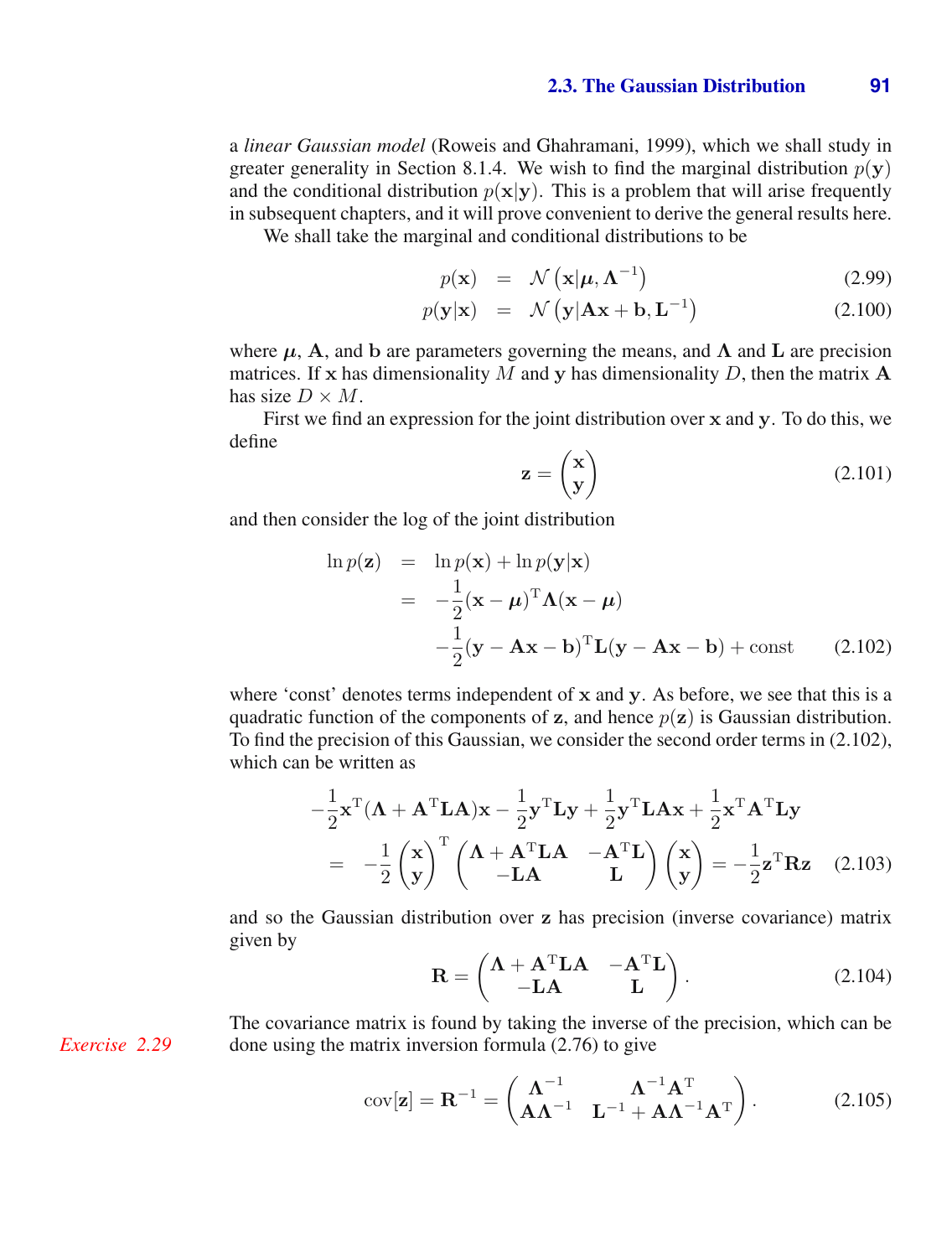Similarly, we can find the mean of the Gaussian distribution over **z** by identifying the linear terms in (2.102), which are given by

$$
\mathbf{x}^{\mathrm{T}} \mathbf{\Lambda} \boldsymbol{\mu} - \mathbf{x}^{\mathrm{T}} \mathbf{A}^{\mathrm{T}} \mathbf{L} \mathbf{b} + \mathbf{y}^{\mathrm{T}} \mathbf{L} \mathbf{b} = \begin{pmatrix} \mathbf{x} \\ \mathbf{y} \end{pmatrix}^{\mathrm{T}} \begin{pmatrix} \mathbf{\Lambda} \boldsymbol{\mu} - \mathbf{A}^{\mathrm{T}} \mathbf{L} \mathbf{b} \\ \mathbf{L} \mathbf{b} \end{pmatrix}.
$$
 (2.106)

Using our earlier result (2.71) obtained by completing the square over the quadratic form of a multivariate Gaussian, we find that the mean of **z** is given by

$$
\mathbb{E}[\mathbf{z}] = \mathbf{R}^{-1} \begin{pmatrix} \mathbf{\Lambda} \boldsymbol{\mu} - \mathbf{A}^{\mathrm{T}} \mathbf{L} \mathbf{b} \\ \mathbf{L} \mathbf{b} \end{pmatrix} . \tag{2.107}
$$

*Exercise* 2.30 Making use of (2.105), we then obtain

$$
\mathbb{E}[\mathbf{z}] = \begin{pmatrix} \mu \\ \mathbf{A}\mu + \mathbf{b} \end{pmatrix}.
$$
 (2.108)

Next we find an expression for the marginal distribution  $p(y)$  in which we have marginalized over **x**. Recall that the marginal distribution over a subset of the components of a Gaussian random vector takes a particularly simple form when ex-*Section 2.3* pressed in terms of the partitioned covariance matrix. Specifically, its mean and covariance are given by (2.92) and (2.93), respectively. Making use of (2.105) and (2.108) we see that the mean and covariance of the marginal distribution  $p(\mathbf{y})$  are given by

$$
\mathbb{E}[\mathbf{y}] = \mathbf{A}\boldsymbol{\mu} + \mathbf{b} \tag{2.109}
$$

$$
cov[\mathbf{y}] = \mathbf{L}^{-1} + \mathbf{A}\mathbf{\Lambda}^{-1}\mathbf{A}^{\mathrm{T}}.
$$
 (2.110)

A special case of this result is when  $A = I$ , in which case it reduces to the convolution of two Gaussians, for which we see that the mean of the convolution is the sum of the mean of the two Gaussians, and the covariance of the convolution is the sum of their covariances.

Finally, we seek an expression for the conditional  $p(x|y)$ . Recall that the results for the conditional distribution are most easily expressed in terms of the partitioned *Section 2.3* precision matrix, using (2.73) and (2.75). Applying these results to (2.105) and (2.108) we see that the conditional distribution  $p(x|\mathbf{y})$  has mean and covariance given by

$$
\mathbb{E}[\mathbf{x}|\mathbf{y}] = (\mathbf{\Lambda} + \mathbf{A}^{\mathrm{T}} \mathbf{L} \mathbf{A})^{-1} \{ \mathbf{A}^{\mathrm{T}} \mathbf{L} (\mathbf{y} - \mathbf{b}) + \mathbf{\Lambda} \boldsymbol{\mu} \}
$$
(2.111)

$$
cov[\mathbf{x}|\mathbf{y}] = (\mathbf{\Lambda} + \mathbf{A}^{\mathrm{T}} \mathbf{L} \mathbf{A})^{-1}.
$$
 (2.112)

The evaluation of this conditional can be seen as an example of Bayes' theorem. We can interpret the distribution  $p(x)$  as a prior distribution over x. If the variable **y** is observed, then the conditional distribution  $p(\mathbf{x}|\mathbf{y})$  represents the corresponding posterior distribution over **x**. Having found the marginal and conditional distributions, we effectively expressed the joint distribution  $p(\mathbf{z}) = p(\mathbf{x})p(\mathbf{y}|\mathbf{x})$  in the form  $p(\mathbf{x}|\mathbf{y})p(\mathbf{y})$ . These results are summarized below.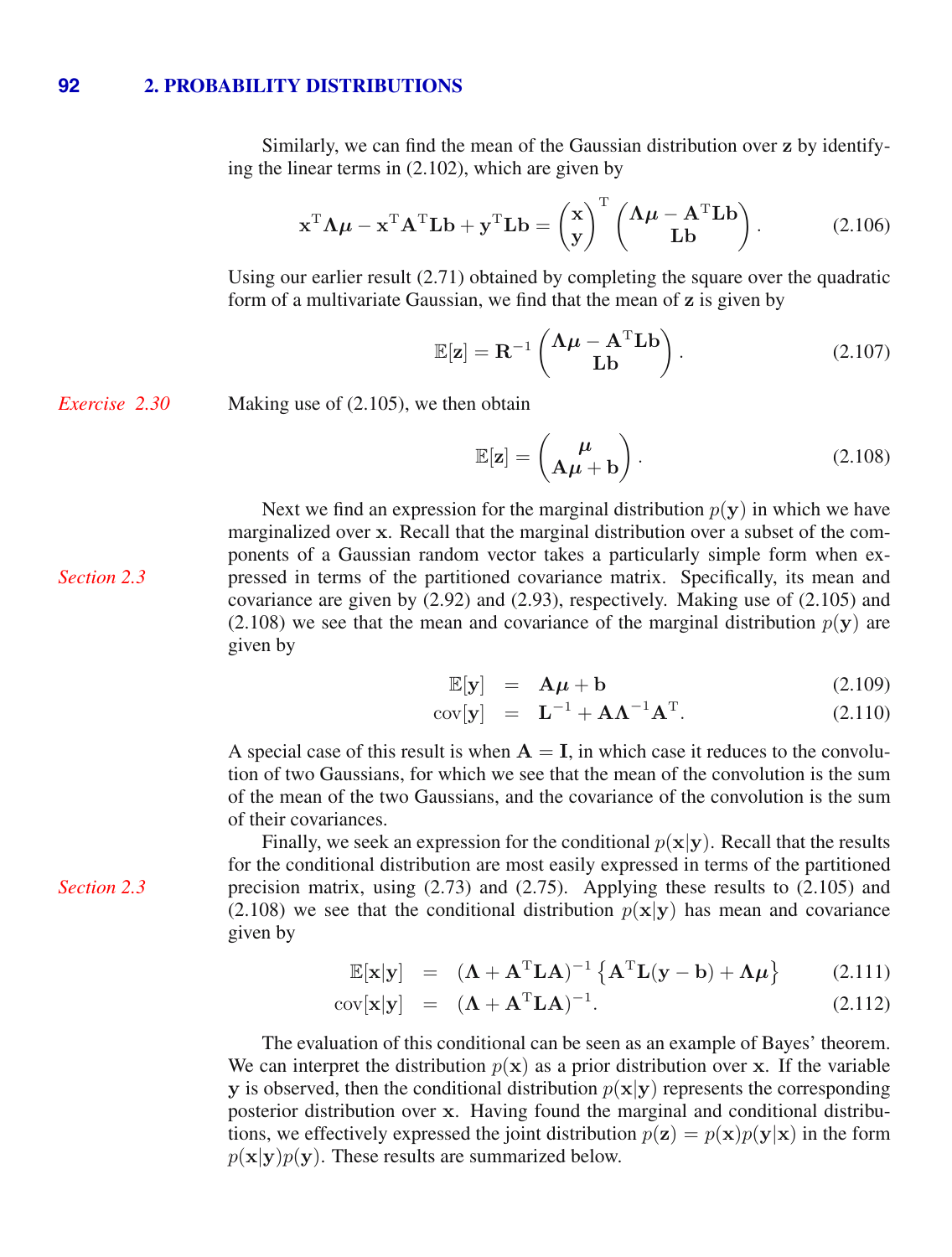## Marginal and Conditional Gaussians

Given a marginal Gaussian distribution for **x** and a conditional Gaussian distribution for **y** given **x** in the form

$$
p(\mathbf{x}) = \mathcal{N}(\mathbf{x}|\boldsymbol{\mu}, \boldsymbol{\Lambda}^{-1})
$$
 (2.113)

$$
p(\mathbf{y}|\mathbf{x}) = \mathcal{N}(\mathbf{y}|\mathbf{A}\mathbf{x} + \mathbf{b}, \mathbf{L}^{-1})
$$
 (2.114)

the marginal distribution of **y** and the conditional distribution of **x** given **y** are given by

$$
p(\mathbf{y}) = \mathcal{N}(\mathbf{y}|\mathbf{A}\boldsymbol{\mu} + \mathbf{b}, \mathbf{L}^{-1} + \mathbf{A}\boldsymbol{\Lambda}^{-1}\mathbf{A}^{\mathrm{T}})
$$
(2.115)

$$
p(\mathbf{x}|\mathbf{y}) = \mathcal{N}(\mathbf{x}|\mathbf{\Sigma}\{\mathbf{A}^{T}\mathbf{L}(\mathbf{y}-\mathbf{b})+\mathbf{\Lambda}\boldsymbol{\mu}\}, \mathbf{\Sigma})
$$
 (2.116)

where

$$
\Sigma = (\Lambda + A^{T}LA)^{-1}.
$$
 (2.117)

## **2.3.4 Maximum likelihood for the Gaussian**

Given a data set  $\mathbf{X} = (\mathbf{x}_1, \dots, \mathbf{x}_N)^T$  in which the observations  $\{\mathbf{x}_n\}$  are assumed to be drawn independently from a multivariate Gaussian distribution, we can estimate the parameters of the distribution by maximum likelihood. The log likelihood function is given by

$$
\ln p(\mathbf{X}|\boldsymbol{\mu}, \boldsymbol{\Sigma}) = -\frac{ND}{2} \ln(2\pi) - \frac{N}{2} \ln |\boldsymbol{\Sigma}| - \frac{1}{2} \sum_{n=1}^{N} (\mathbf{x}_n - \boldsymbol{\mu})^{\mathrm{T}} \boldsymbol{\Sigma}^{-1} (\mathbf{x}_n - \boldsymbol{\mu}).
$$
 (2.118)

By simple rearrangement, we see that the likelihood function depends on the data set only through the two quantities

$$
\sum_{n=1}^{N} \mathbf{x}_n, \qquad \sum_{n=1}^{N} \mathbf{x}_n \mathbf{x}_n^{\mathrm{T}}.
$$
 (2.119)

These are known as the *sufficient statistics* for the Gaussian distribution. Using *Appendix C* (C.19), the derivative of the log likelihood with respect to  $\mu$  is given by

N

$$
\frac{\partial}{\partial \mu} \ln p(\mathbf{X}|\boldsymbol{\mu}, \boldsymbol{\Sigma}) = \sum_{n=1}^{N} \boldsymbol{\Sigma}^{-1}(\mathbf{x}_n - \boldsymbol{\mu})
$$
\n(2.120)

and setting this derivative to zero, we obtain the solution for the maximum likelihood estimate of the mean given by

$$
\mu_{\rm ML} = \frac{1}{N} \sum_{n=1}^{N} \mathbf{x}_n
$$
\n(2.121)